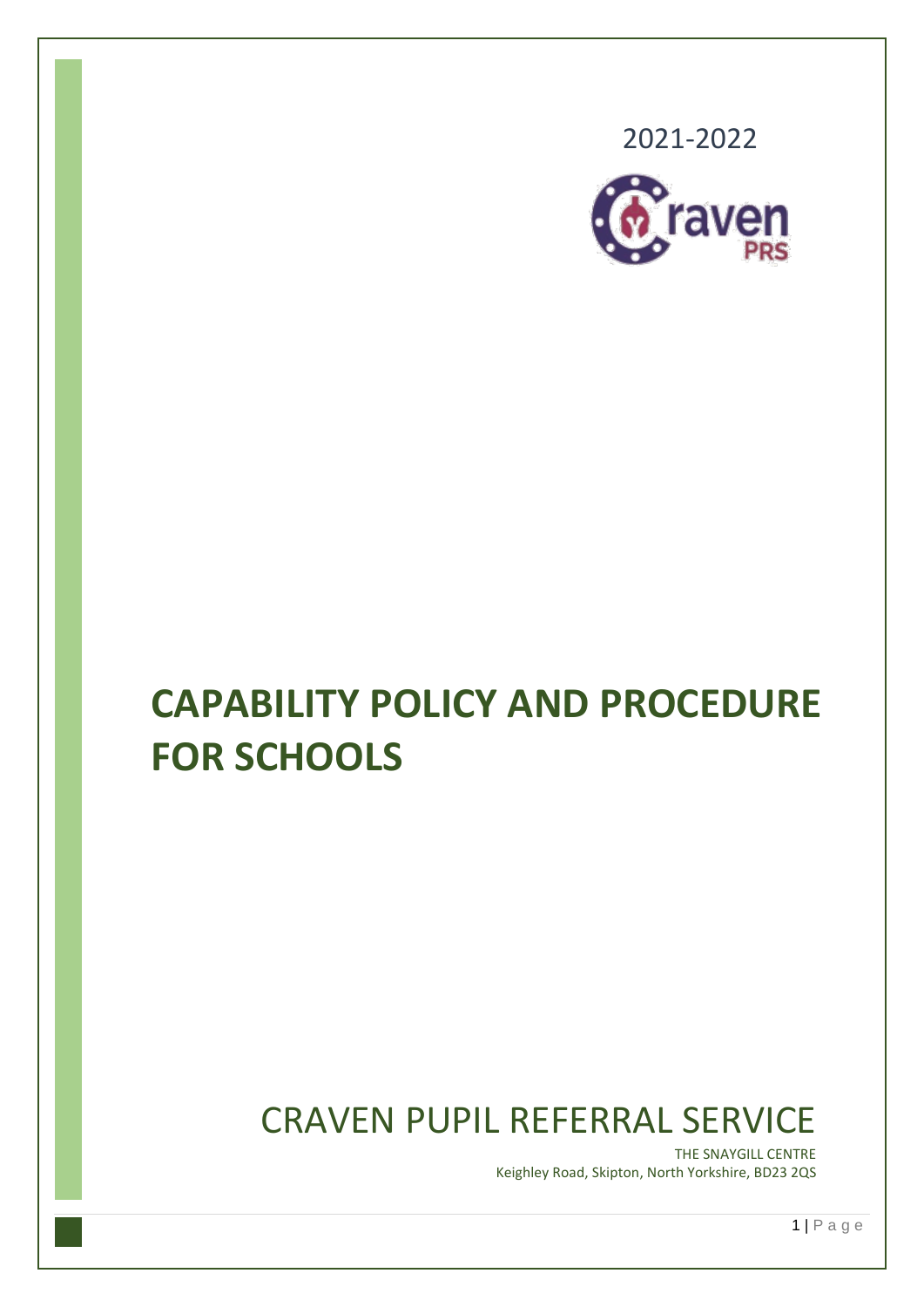**MC Ratification Date: July 2021**

**Review Cycle: 3 years**

**Review Date: July 2024**

**Latest Review Amendments: NYCC adopted policy**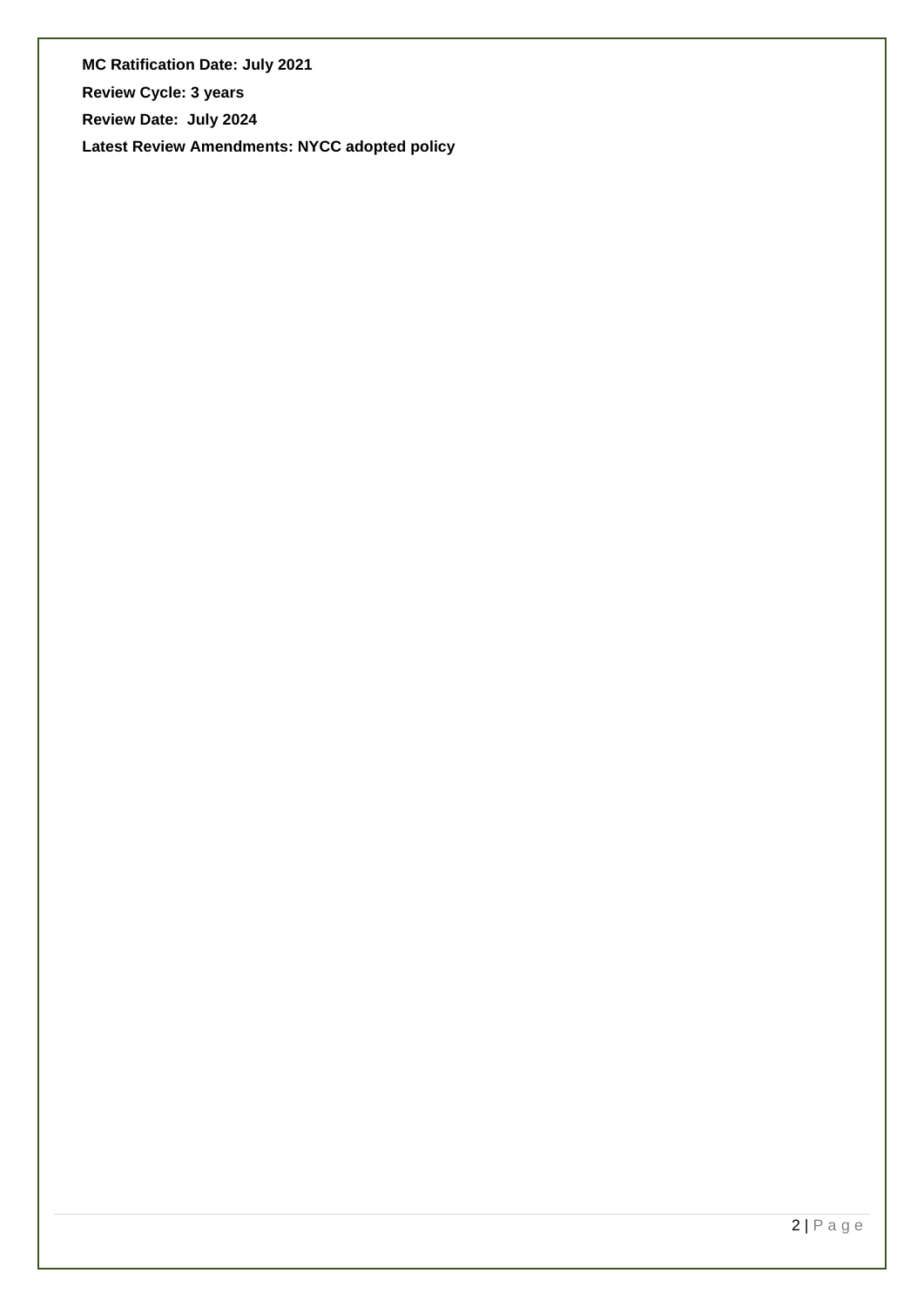#### **Contents**

| <b>Section</b> | <b>Contents</b>                               | Page |
|----------------|-----------------------------------------------|------|
|                |                                               |      |
| 1              | Scope                                         | 3    |
| $\overline{2}$ | <b>Policy Statement</b>                       | 3    |
| 3              | <b>Decision Making</b>                        | 4    |
| $\overline{4}$ | Procedure                                     | 4    |
| 4.1            | <b>Identification of Performance Problems</b> | 4    |
| 4.2            | Initial Meeting and Support Plan              | 5    |
| 4.3            | <b>Timescales</b>                             | 5    |
| 4.4            | Monitoring and Support                        | 5    |
| 4.5            | <b>Review Meeting</b>                         | 5    |
| 4.6            | Unavailability and sickness absence           |      |
| 5              | <b>Capability Panel Hearings</b>              |      |
| 6              | <b>Right of Appeal</b>                        |      |
| 7              | Following a Decision to Terminate Employment  | 7    |
| 8              | Flowdiagram                                   | 8    |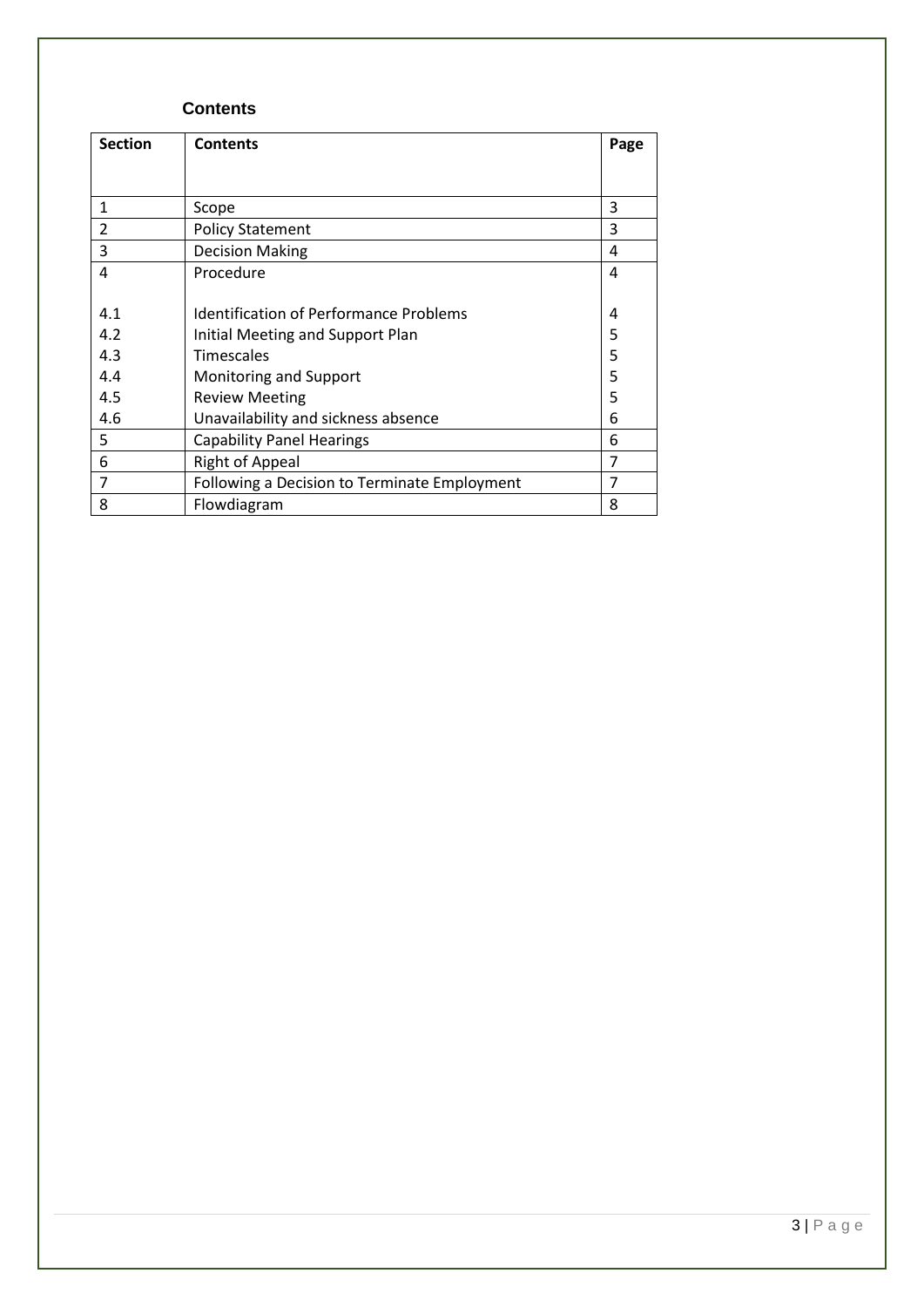#### **Capability Policy and Procedure for Schools**

#### **1. Scope**

- 1.1 This policy and procedure applies to staff employed directly by the School , except those in the following circumstances:
	- Employees within their probationary period
	- For dealing with issues of misconduct, attendance or resolving issues at work, for which separate policies apply.
	- Employees in the induction period of Newly Qualified Teachers (NQTs), unless serious capability issues occur
- 1.2 The policy has been adopted by the Governing Body of this School on the date shown on page 1.
- 1.3 If a concern or grievance is raised regarding any aspect of this Policy it should be dealt with as promptly as possible within this process. Matters should only be referred to be dealt with through the Resolving Issues at Work Procedure where they are not related to the application of this policy for that individual case.
- 1.4 **Where reference is made to Manager within this policy, this could mean Headteacher/Principal, line manager, Head of Department/Faculty, School Business Manager or Governor.**
- 1.5 When reading and applying the Policy, Managers and employees should refer to the accompanying Guidance. Relevant sections of the Guidance are cross referenced within Section 3 – Procedure.
- **2. Policy Statement** *(Please refer to Guidance – Section 2)*
- 2.1 This procedure is to be used:
	- Where under performance by an individual member of staff has been addressed through the Developing Performance Procedure and has not resulted in the individual making the necessary improvements in performance.

Or

- In cases of serious under performance, e.g. where the delivery of a service is significantly affected, then this Procedure may be used first.
- 2.2 Employees are entitled to be supported by a trade union representative or work colleague at all formal meetings of this process including the Hearing and Appeal stages.
- 2.3 If an employee is currently being managed under this procedure they will not be awarded an increment, if they were otherwise due to one or will lose an increment if already at the top of their pay band (see ['Increments Policy & Procedure'](http://cyps.northyorks.gov.uk/index.aspx?articleid=30845)).
- 2.4 Where a school has not adopted capability issues as a performance criterion under the school's pay policy, 2.3 will **not** apply to teachers. Please note where it has been adopted as a criterion, increment removal will not apply to teachers and therefore a teacher cannot lose an increment that has already been awarded.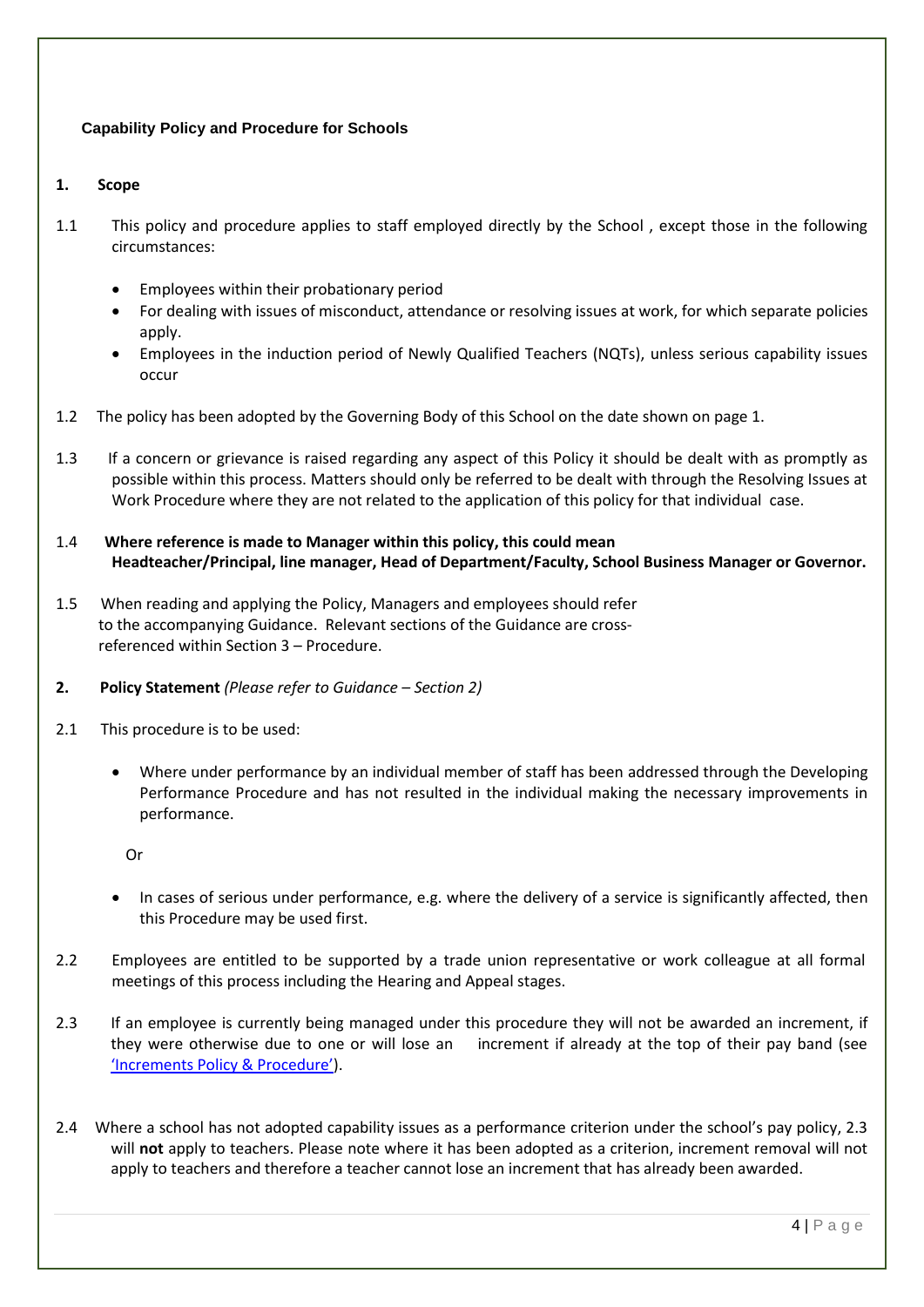- 2.5 Employees or anyone accompanying employees must not make any electronic recordings of any meetings or Hearings conducted under this procedure.
- 2.6 Managers are strongly advised to take advise from the HR Advisory Service with regards the application of this policy and at all stage of the procedure.

#### **3. Decision Making**

3.1 In line with Sections 35 and 36 of the Education Act 2002 and the School Staffing (England) Regulations 2009, Governing Bodies have the right to delegate initial staff dismissal decisions to the Headteacher or to a group of governors, either with or without the Headteacher. Staff dismissal decision relating to a Headteacher should be delegated to a group of governors. In cases which may result in dismissal with or without notice, a representative of The Director of Children and Young People's Service is entitled to attend. In all cases, the Headteacher may attend to offer advice to all relevant proceedings.

#### **4. Procedure**

#### 4.1 **Identification of Performance Problems**

*(Please refer to Guidance Section 3)*

Line managers must be clear that that there are sufficient concerns regarding an individual's performance, and there is a pattern of underperformance sufficiently serious to warrant dealing with the matter through the Capability Procedure. This should not come as a surprise to the individual due to the issues having been raised during normal performance management.

Where the manager feels the issues should be addressed through the Capability Procedure then the manager should speak with the employee on a 1:1 confidential basis, asking them to attend an initial meeting to discuss the way forward. The manager will inform the employee of the areas of work performance to be discussed and follow this conversation up in writing. The employee will be given a copy of the Capability Policy and Procedure, emphasising the supportive nature of the process.

In preparation for the meeting, the manager will produce a draft Support Plan and give it to the employee for consideration at the Initial Meeting.

Where the Capability process follows on from the Developing Performance Procedure, the Capability Support Plan should relate to issues previously raised.

#### **4.2 Initial Meeting and Support Plan**

*(Please refer to Guidance Section 4)*

 The manager should ensure that the employee understands that the intention of the process is to support them in achieving a sustainable satisfactory job performance. The employee should be given an overview of the entire process including all possible outcomes.

 The performance concerns will be discussed, clearly identifying the nature of The problem(s) and providing supporting evidence.

After discussing the issues, including the draft Capability Support Plan, a Capability Support Plan will be finalised and confirmed in writing.

#### **4.3 Timescales**

*(Please refer to Guidance Section 5)*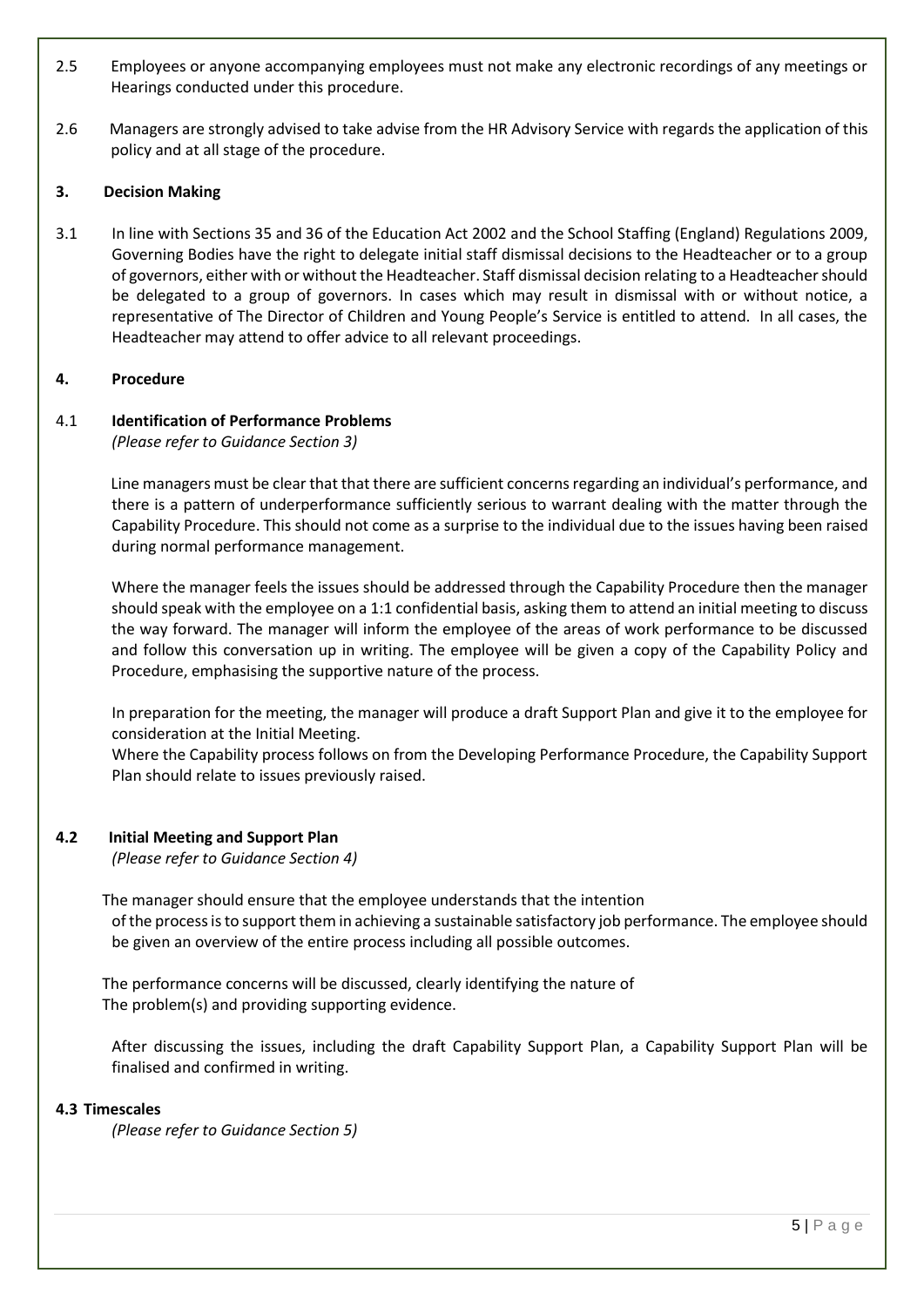The time allowed for the employee to demonstrate a significant improvement depends on the seriousness of the consequences of under performance. The minimum timescale allowed before a formal review takes place, in exceptional circumstances, where service delivery or safety is seriously compromised, is four weeks.

While the timescale will be determined case by case, evidence of a significant improvement will usually be required, within half a term. A significant deterioration in performance may bring forward the date of the review meeting. The timescale may also reflect the amount of time and support an employee has already received.

Suspension from work with pay may be appropriate where the employee's performance is such that their remaining at work may put them or other people at risk or may seriously detriment service provision. A temporary transfer to another suitable post may be an alternative.

Precautionary action should be taken after consultation with the HR Advisory

Service and the Chair of Governors. There are no rights of representation/accompaniment at a precautionary action meeting but if a suitable person is available at the time of the meeting the individual may be accompanied.

#### **4.4 Monitoring and Support**

*(Please refer to Guidance Section 6)*

Support and monitoring functions should be delivered by different individuals. The manager should speak to all who are involved in monitoring and support to confirm their roles, the confidentiality and the timetable involved emphasising the confidentiality requirements. It is important that everyone follows the Capability Support Plan, including the timescale. If the plan is amended the reason should be discussed and agreed with the employee as soon as possible.

#### **4.5 Review Meeting**

*(Please refer to Guidance Section 7)*

Following the period of support and monitoring a review meeting will be held in accordance with the timescale determined in the Support Plan. Any written evidence must be provided in advance of the meeting, with sufficient time for both parties to give due consideration of the content of the documents.

The employee should receive a letter from the manager at least 5 working days prior to the meeting, confirming the date, time and venue, also asking them to bring any evidence they wish to present to the meeting.

At the review meeting the manager will discuss progress against the Support Plan using the evidence/feedback collected. The employee will be invited to respond.

The manager will then decide which of the following three outcomes is appropriate: -

#### **i. Successful**

That the employee has achieved and maintained the required standards of job performance, as the Support Plan has been successfully completed.

#### **ii. Partially Successful**

That the employee has demonstrated some improvement but not sufficient to fully satisfy all the required standards of the post. This will require a further period of support and monitoring with an updated Support Plan, followed by a further review meeting and subsequent decision. At this further stage it is likely that the decision taken will be either i) or iii), with a third period of support and monitoring being appropriate only in exceptional cases.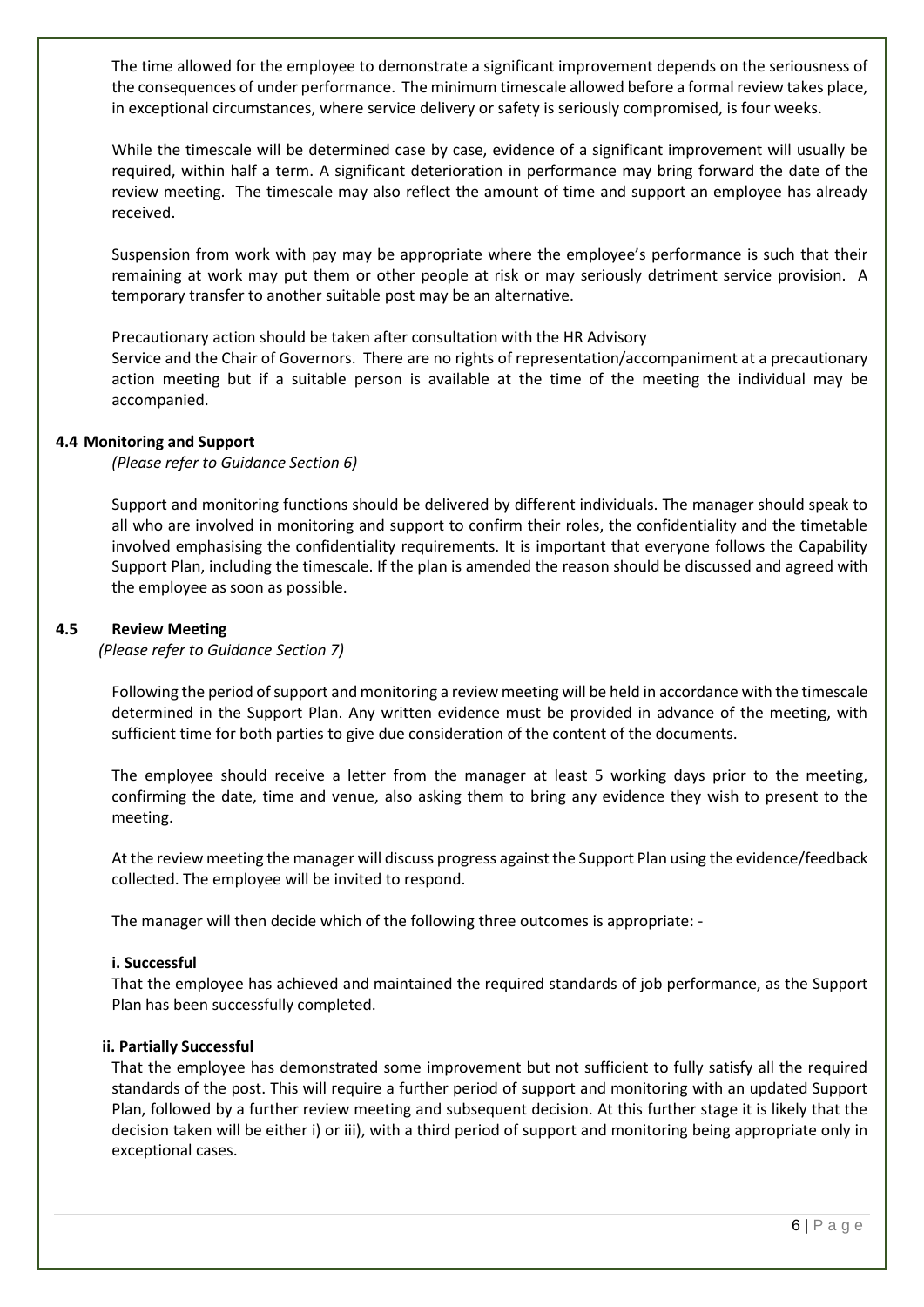There may be occasions where specific targets are given greater weighting, and that if they are not achieved, despite others having been met, a decision is made that the individual has been unsuccessful, as per iii). In such situations, the individual will be made aware, before the plan has commenced, of the significance of certain targets, when applicable.

#### **iii. Unsuccessful**

That the employee has failed to show sufficient improvement towards achieving the targets to satisfy the manager that the individual is capable of achieving and maintaining the required standards of performance in the post. This will result in the invoking of a Capability Panel Hearing.

#### **4.6 Unavailability and Sickness Absence**

If an employee is absent due to sickness during the Capability process, the Manager should determine the nature and likely duration of the absence. Advice may be sought from the School's Occupational Health provider regarding the employee's ability to take part in the process.

#### **5. Capability Panel Hearing**

*(Please refer to Guidance Section 8)*

- 5.1 A letter giving a minimum of 10 working days' notice should be sent to the employee, informing them of the date, time and venue of the Hearing and of the right to be accompanied by a trade union representative or work colleague.
- 5.2 Any written evidence must be provided in advance of the meeting, with sufficient time for both parties to give due consideration of the content of the documents.
- 5.3 The Hearing will follow the process described in the School Hearings & Appeals Procedure.
- 5.4 If the Capability Panel decide that the employee is not capable of undertaking the duties and responsibilities of their post, it should consider: -
	- Extending the period for improvement and/or modifying the targets, further monitoring followed by the appropriate review process.
	- Dismissal on the grounds of incapability with an appropriate period of statutory or contractual notice (whichever is greater).
	- In some cases redeployment to a suitable post elsewhere in the School/Local Authority may be recommended, if available. Any redeployment process will run concurrently with the employee's notice period and pay protection will not apply in cases of redeployment for reasons of underperformance.
	- In cases of dismissal or dismissal with possible redeployment, suspension with pay may be imposed during the notice period.

#### **6. Right of Appeal**

*(Please refer to Guidance Section 8)*

6.1 An employee has the right of appeal against any action imposed by the Hearing Panel. This must be submitted in writing within 10 working days of the receipt of the letter detailing the action. The employee will be notified in writing of the appeal hearing arrangements, including their right to be accompanied. No less than a minimum of 10 of working days' notice will be given of the date of the appeal panel hearing. Please refer to the Schools' Hearings and Appeals Procedure.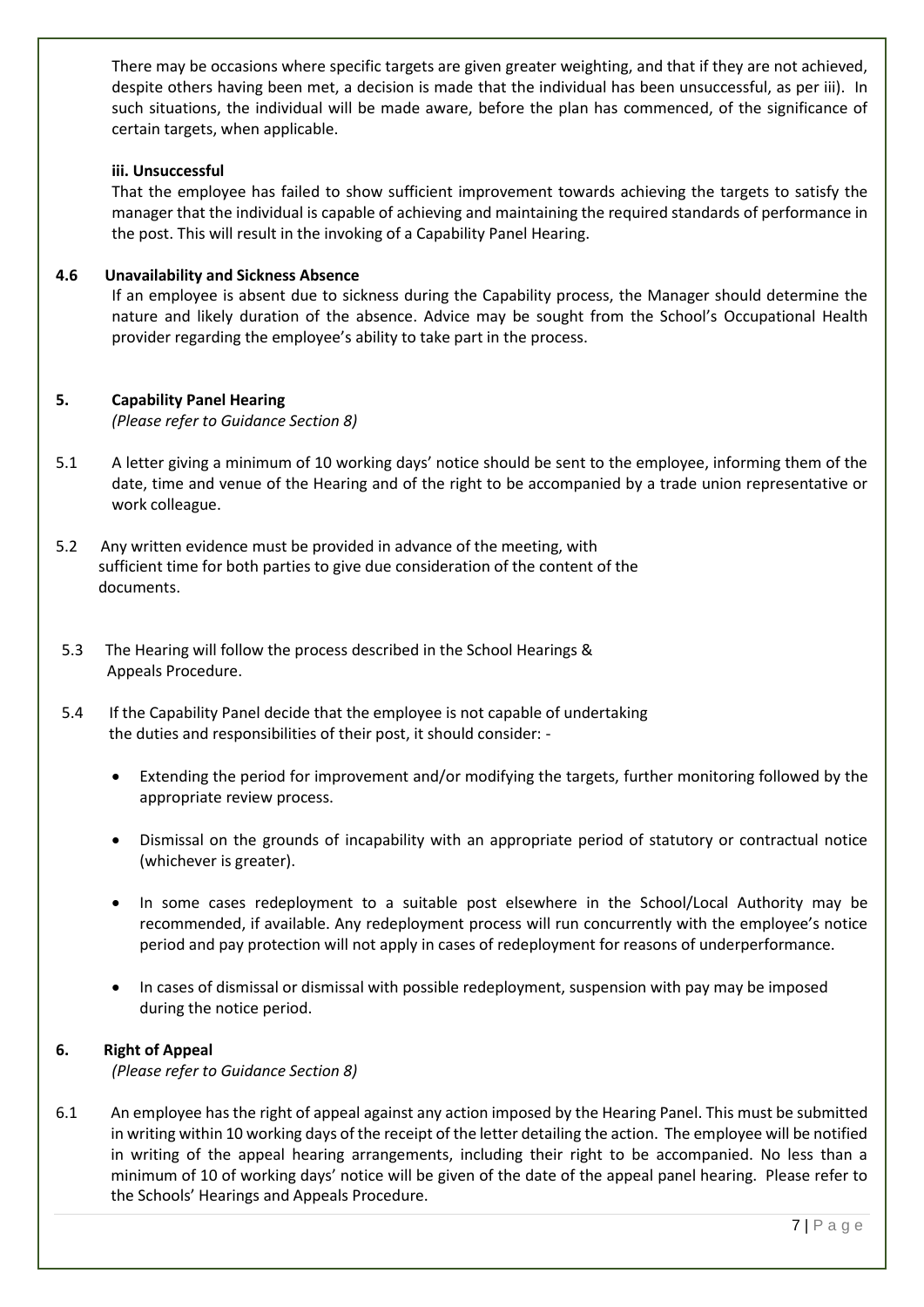#### **7. Following a Decision to Terminate Employment**

- 7.1 Where an employee is dismissed for capability reasons or resigns where they may have been dismissed for capability reasons it may be necessary to refer the matter to certain specified regulatory bodies.
- 7.2 During their notice period the employee is likely to be suspended from work, with pay. If redeployment has been recommended the line manager/Human Resources will contact the employee to discuss the possibility of redeployment during the notice period.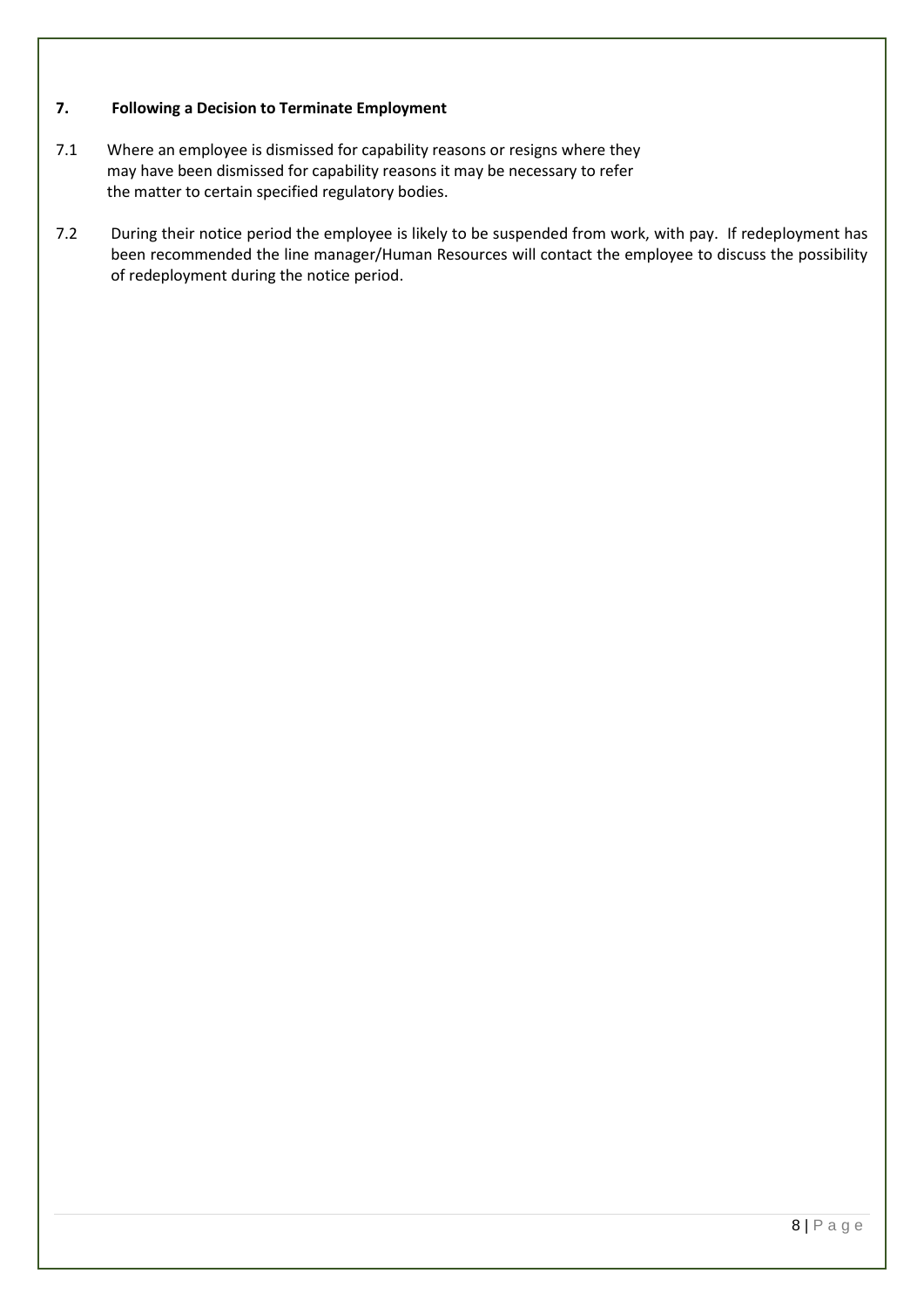

 $9 | P a g e$